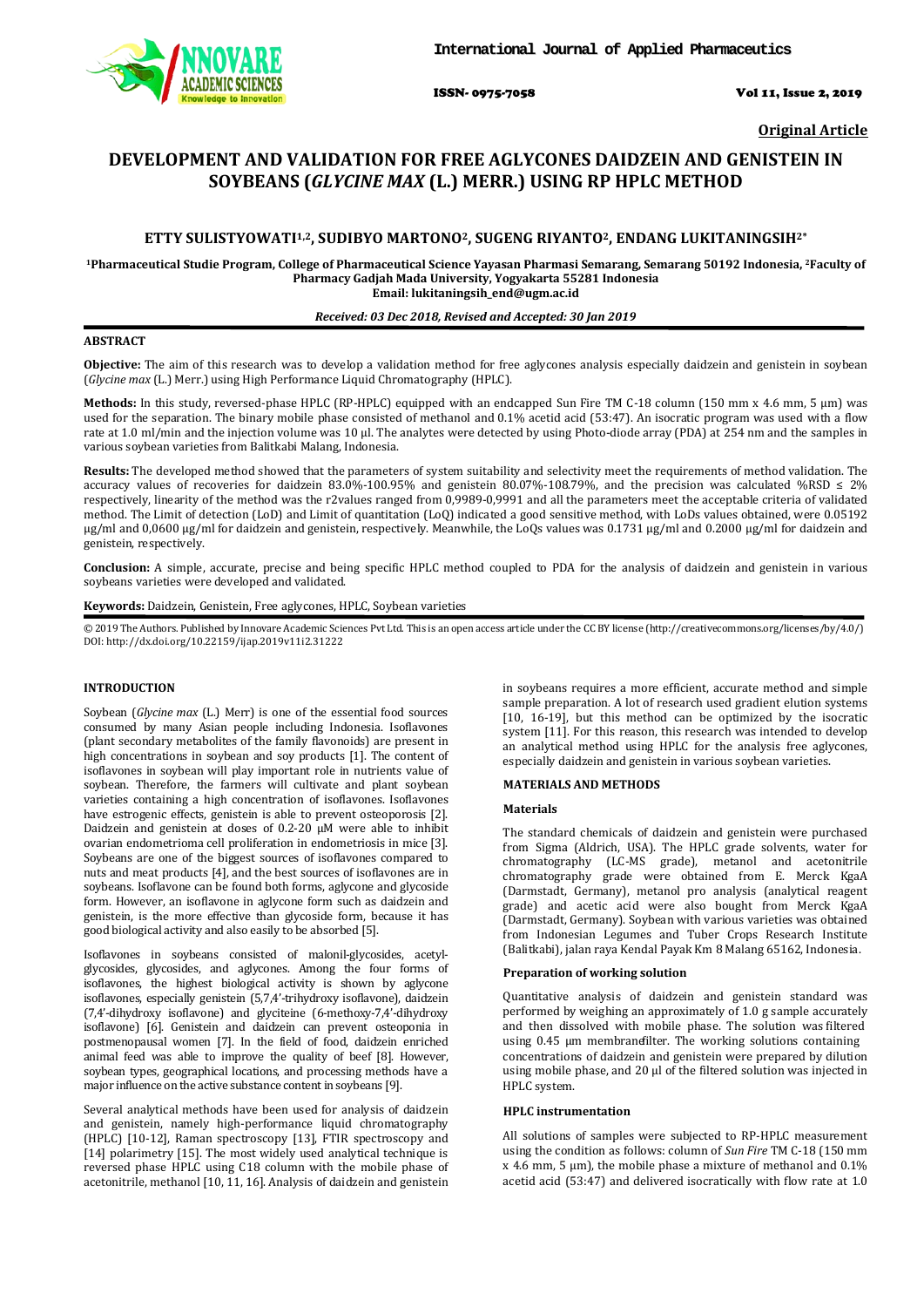ml/min. The analytes were detected by using Photodiode array (PDA) at 254 nm.

### **Validation of the analytical method**

Validation of the established method was performed based on parameters as suggested by ICH guideline [20]. The procedure was validated in terms of specificity, precision, accuracy, linearity, and sensitivity.

# **Specificity**

Method specificity is the ability of an analytical method to measure the intended analyte precisely and specifically in the presence of other components in the sample. The intended compounds are determined by calculating their separation or resolution (Rs) from other compounds.

#### **Precision**

The intraprecision was determined by instrumental precision in both intraday precision (repeatability) and interday precision (intermediate precision). Precision was expressed in terms of calculated as relative standard deviation (RSD in percent). The intraday precision was evaluated by analysing six samples during the same day. Precision is measured as relative standard deviation. This is done by making 6 replication samples at  $\mu$ g/ml and injecting them into the HPLC system.

### **Accuracy**

The accuracy of the method was determined by application of the standard addition method. Three Levels of concentrations for daidzein and genistein were added into the sample and analyzed in triplicate as describe above. The total amount of each compound was calculated from the corresponding calibration plot and the percentage recovery of the each compound was calculated.

#### **Linearity**

For the linearity test, a standard solution containing daidzein and genistein (100 µg/ml) was prepared. Aliquots of the solution (2, 3, 4, 5, 6, 7, 8, 9 dan 10 µg/ml) were injected into the HPLC equipment. The linear regression equation and correlation coefficients were calculated for each daidzein and genistein using Microsoft Exel® (Microsoft Corp., USA). Linearity is a measure of the ability of the analytical method to relate the response to the levels of analytes on the calibration curve to form a straight line.

#### **Sensitivity**

The sensitivity of the analytical method was expressed by the limit of detection (LoD) and the limit of Quantification Limit (LoQ). For

determination of LoD and LoQ, diluted standard solutions were injected into the HPLC equipment, at decreasing concentrations (1.4-  $0.4 \mu g/ml$ . LoD was defined as the concentration for which a signal to noise ratio of 3:1 was obtained, while LoQ was determined based on the signal to noise ratio of 10:1.

### **Quantitative analysis of daidzein and gensitein in soybean**

Approximately of 2.5 g sample was massed into 100 ml amber vials and added with 25 ml methanol 50% for maceration. Finally, the supernatants were filtered through 0.45 µm syringe filter (PVDF Acrodisc LC) and transferred into a glass vial for HPLC analysis. Daidzein and genistein concentrations were calculated as mg of isoflavones per 100 g of soybean.

### **RESULTS AND DISCUSSION**

### **HPLC condition optimization**

Quantitative analysis of daidzein and genistein was performed by HPLC using PDA detector. The PDA detector is able to provide a collection of chromatograms simultaneously at different wavelengths in one running. Using PDA detector, UV spectra from 200–400 nm were online recorded for peak identification. The PDA detection was performed at 254 nm, The injection volume was 20 µl. Optimization of mobile phase composition and flow rate used for analysis affected the retention time (Rt) and resolution. The chromatographic parameters were initially evaluated for a standard solution of daidzein and genistein (5 µg/ml). Resolution, tailing factor and N plate were determined for different proportions of acetonitrile or methanol and the aqueous solvents. Different proportions of this solvents were evaluated and the results showed that acetonitrile and water as the mobile phase give unfavorable resolution results. The mobile phase of methanol-water has shown a good resolution for two compounds of daidzein and genistein. The separation of aglycones was evaluated in different mobile phase compositions. The mobile phase obtained from the optimization was a mixture of methanol: 0.1% acetid acid (53:47) with a flow rate of 1.0 ml/min. Isabela *et al.* [11] also used with similar mixture of the mobile phase, but with a different composition. The RSD values for peak area and peak height obtained meets the requirements of maximum RSD  $\leq$  2% [21]. The chromatogram of soybean samples containing-daidzein and genistein were shown in fig. 1, 2 and 3.

#### **System suitability test (SST)**

System suitability test was carried out by injecting daidzein and genistein standard solutions at a concentration of 5 µg/ml with sixtime replicates. The results obtained showed that the conditions used for the determination of the levels of daidzein and genistein in the sample had good system suitability based on retention time, peak area and peak height requirements, % RSD  $\leq$  2% [24] for the analysis of daidzein and genistein, The values of SST in table 1.



**Fig. 1: Chromatogram of soybean samples obtained by HPLC using sun fire TMC-18 C18 coloumn (150 mm x 4.6 mm, 5 µm). The mobile phase used was acetoniril: 0.1% acetic acid (35: 65), flow rate of 0.8 ml/min**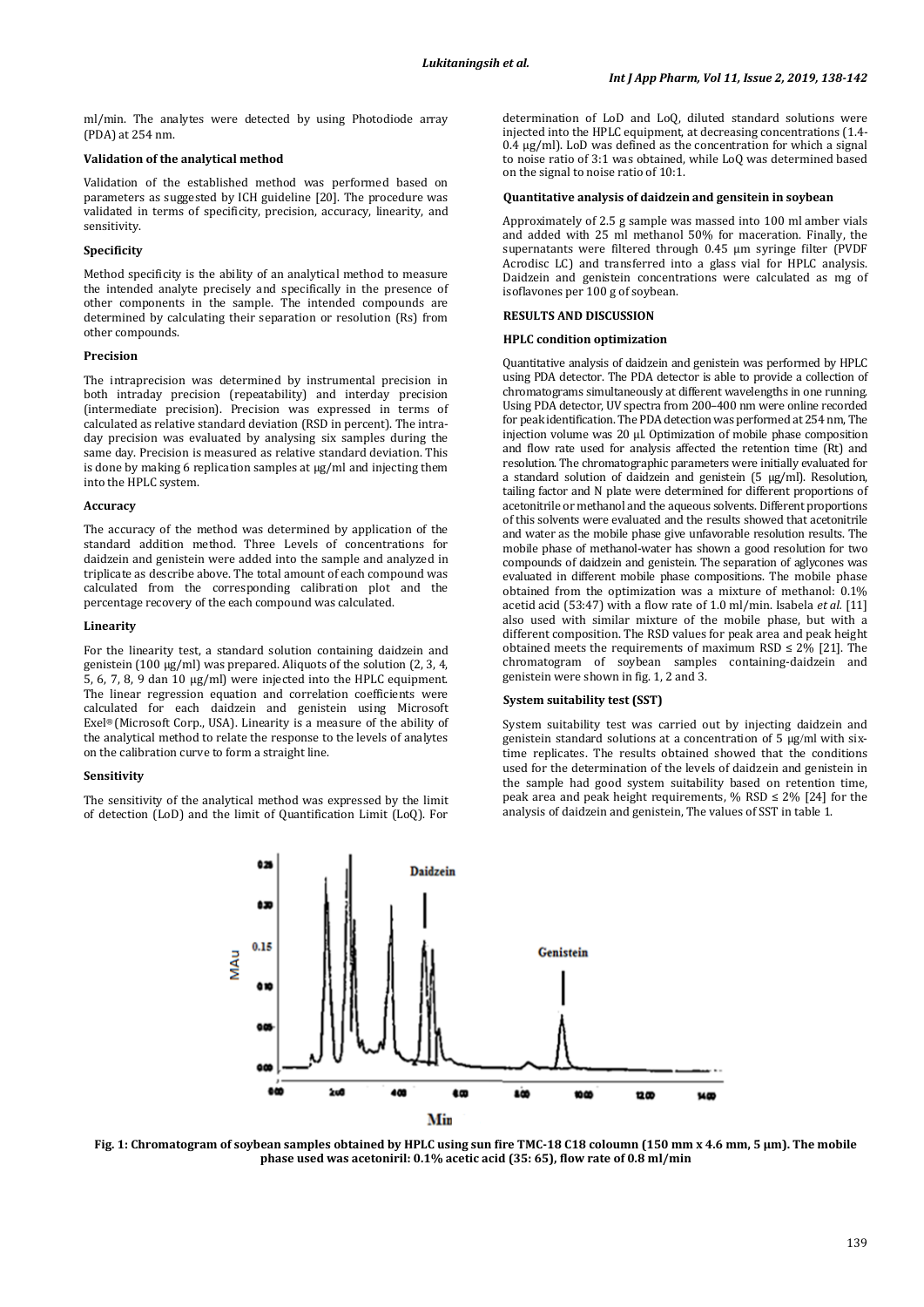

**Fig. 2: Chromatogram of soybean samples obtained by HPLC with the Sun Fire TMC-18 C18 coloumn (150 mm x 4.6 mm, 5 µm). The mobile phase used was methanol: 0.1% acetic acid (53:47), flow rate of 1.0 ml/min**



**Fig. 3: Chromatogram of the sample obtained by HPLC with Sun Fire TMC-18 C18 coloumn (150 mm x 4.6 mm, 5 µm). The mobile phase of methanol: 0.1% acetic acid (53:47), flow rate of 1.0 ml/min. Spiking was performed with 1 ppm of daidzein and genistein, respectively**

**Table 1: System suitability obtained for analysis of daidzein and genistein using HPLC with optimum condition**

| No     | <b>Daidzein</b> |        |        |      |           | Genistein |        |        |      |           |
|--------|-----------------|--------|--------|------|-----------|-----------|--------|--------|------|-----------|
|        | Rt/min          | Area   | Height | N    | <b>Rs</b> | Rt/min    | Area   | Height | N    | <b>Rs</b> |
|        | 6.519           | 152010 | 13585  | 8222 | 10.11     | 10.114    | 175071 | 10623  | 9025 | 10.21     |
|        | 6.507           | 152024 | 13588  | 8204 | 10.09     | 10.088    | 174429 | 10652  | 9044 | 10.22     |
| 3      | 6.467           | 152138 | 13618  | 8188 | 10.00     | 10.002    | 175971 | 10755  | 8790 | 10.13     |
| 4      | 6.67            | 153055 | 13735  | 8829 | 10.24     | 10.237    | 176726 | 10811  | 9543 | 10.25     |
| .5     | 6.391           | 152504 | 13896  | 8304 | 9.86      | 9.857     | 175190 | 10931  | 9112 | 10.13     |
| 6      | 6.342           | 151478 | 13957  | 8325 | 9.766     | 9.766     | 174835 | 10960  | 9028 | 10.08     |
| RSD(%) | 1.76            | 0.35   | 1.18   |      |           | 1.74      | 0.47   | 1.29   |      |           |

The accuracy of the method was investigated by means of recovery experiment with the addition standard of three-level was expressed calculated as the concentration recovery percentage. A mean recovery (n=9) of concentration obtained for daidzein 83.0%- 100.95% and genistein 80.07%-108.79%. The acceptable value of recovery for biological compound analysis was 80 - 115% [23]. The precision of HPLC was evaluated by repeatability and intermediate precision at different days of analysis. The relative standard deviation (RSD) values were used for precision evaluation. In the intra-day precision analysis (n=6), the mean contents of daidzein was level 1 =0.33; 1.00; 0.67, level 2 = 0.99; 0.67; 1.24 and level 3 = 0.29; 1.41; 0.32. For genistein was level 1 =1.29; 1.11; and 1.43, level 2 = 1.29; 0.28; 1.43 and level 3 = 0.35; 0.70; 1.99. The obtained % RSD was less than 6.00%, so that the precision of the proposed method meet the required value as described in method validation guideline. [23].

Linearity is a measure of the ability of the analytical method to correlate the response with the analyte levels on the calibration curve to form a straight line. Linearity is also the ability of a method to obtain a test result that is directly proportional to the concentration of analytes in the given range. The linear regressions obtained were shown in fig. 4. Linear calibrations were obtained for

daidzein and genistein with the correlation of determination in the range of 0,9989–0,9991 for calibrations, linearity is achieved when the coefficient of determination  $(r^2)$  is ≥0.997 [24].



**Fig. 4: The relationship between the concentration of daidzein and genistein (x-axis) and peak area (y-axis)**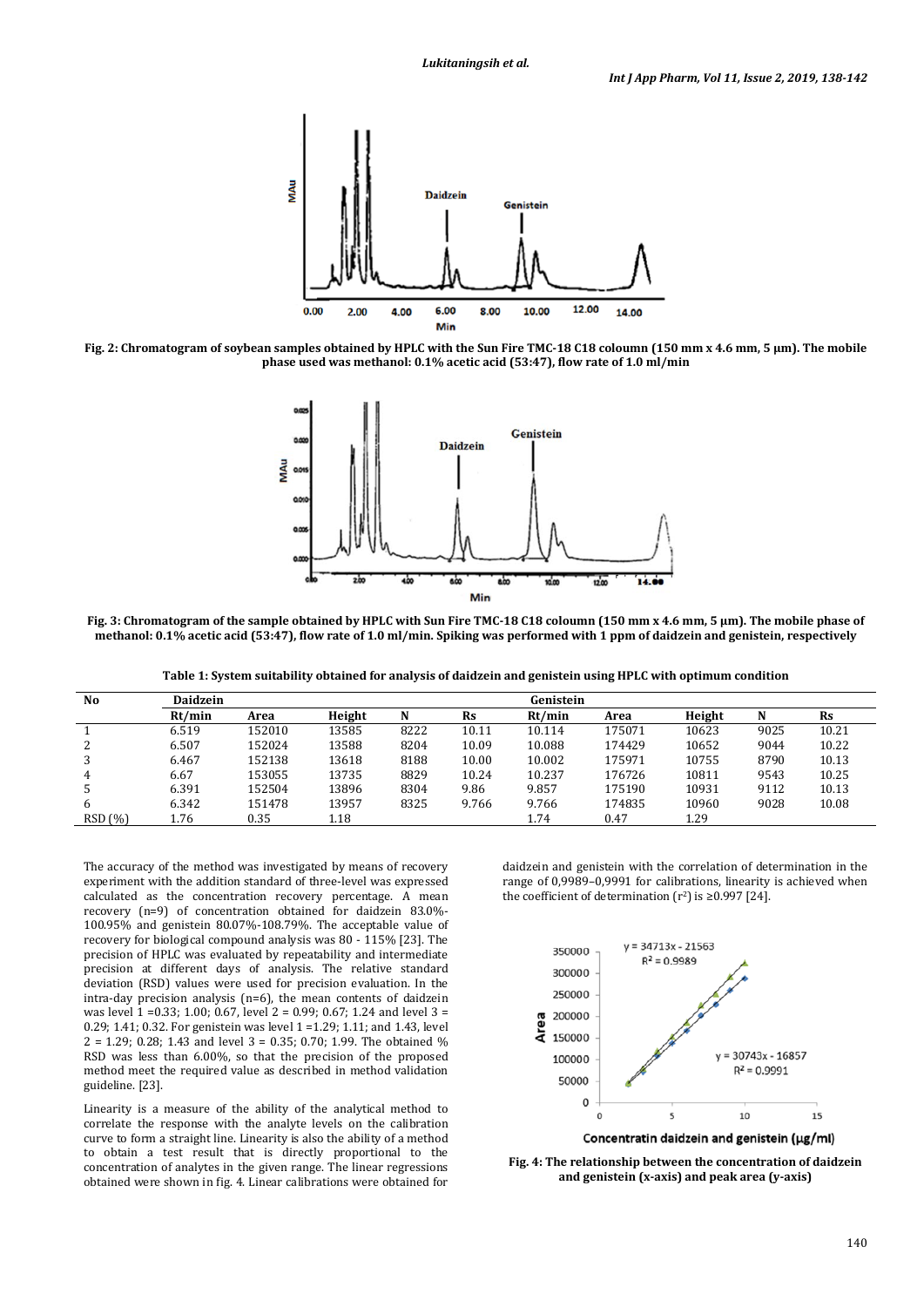The sensitivity of the analytical method was expressed by the limit of detection (LoD) and limit of quantitation. LoD values obtained were of 0.05192 μg/ml and 0.0600 μg/ml for daidzein and genistein, respectively. Meanwhile, LoQ values obtained were 0.1731 μg/ml and 0.2000 μg/ml for daidzein and genistein, respectively. Based on validation parameters evaluated, it can be concluded that the HPLC method was valid for the quantitative analysis of daidzein and genistein in soybean samples. The validated HPLC method was used for analysis of soybean samples, and the results were compiled in table 2.

| No | Soybean cultivars | Daidzein $(mg/100 g)$ | Genistein (mg/100g) |
|----|-------------------|-----------------------|---------------------|
| 1  | <b>Burangrang</b> | $20.32 \pm 0.39*$     | $15.07 \pm 0.66*$   |
| 2  | Dieng             | $24.12 \pm 1.48^*$    | $15.38 \pm 1.73*$   |
| 3  | Demas             | $29.40\pm0.99**$      | $23.65 \pm 2.30**$  |
| 4  | Devon 1           | $19.11 \pm 0.30*$     | $17.04 \pm 0.34*$   |
| 5  | Dega              | $13.75 \pm 0.43**$    | $12.82 \pm 1.07**$  |
| 6  | Detam 1           | $10.49 \pm 0.26*$     | $12.49 \pm 1.01*$   |
|    | Gema              | $11.06 \pm 0.41*$     | $15.76 \pm 1.03*$   |
| 8  | Gepak Kuning      | $18.00 \pm 0.37**$    | $17.29 \pm 1.07**$  |
| 9  | Gumintir          | $26.39 \pm 1.74$ *    | $23.29 \pm 1.03**$  |
| 10 | Kawi              | $15.38 \pm 0.42**$    | $16.19 \pm 1.16$ ** |
| 11 | Malika            | $18.17 \pm 0.82**$    | $17.33 \pm 0.67$ ** |
| 12 | Merbabu           | $42.65 \pm 0.87$ *    | $33.32 \pm 1.03*$   |
| 13 | Mahameru          | $18.11 \pm 0.67$ *    | $15.09 \pm 0.40*$   |
| 14 | Rajabasa          | $26.32 \pm 0.99*$     | $22.43 \pm 5.76*$   |
| 15 | Rinjani           | 22.49±0.39*           | $19.71 \pm 1.72$ *  |
| 16 | Roung             | $26.92 \pm 2.08**$    | $24.50 \pm 1.25$ ** |
| 17 | Pandermanan       | $2.70 \pm 0.21$ *     | $2.85 \pm 0.23*$    |

The results for daidzein and genistein contents in several cultivars of soybean in replication n=5 (\*) and n=6(\*\*)

#### **CONCLUSION**

HPLC method using reversed phase mode offered reliable and validated techniques for the quantification of isoflavones free aglycones (daidzein and genistein) in soybean samples. The developed method is a simple method and could be applied for routine quality control of daidzein and genistein in various of soybeans varieties.

## **ACKNOWLEDGMENT**

The authors thank to Faculty of Pharmacy for financial support and to Prof. Abdul Rohman from Faculty of Pharmacy Gadjah Mada University Yogyakarta, also to Eriyanto Yusnawan Ph. D from Balitkabi Malang for support this research.

#### **AUTHORS CONTRIBUTIONS**

ES-performed research activities and prepared manuscript. EL,-, SM, and SR designed research analyzed data and made critical thinking on a manuscript.

### **CONFLICTS OF INTERESTS**

All authors have none to declare

### **REFERENCES**

- 1. Kuhnle G, Dell'Aquila C, Aspinall S, Runswick S, Mulligan A, Bingham S. Phytoestrogen content of foods of animal origin: dairy products, eggs, meat, fish, and seafood. J Agric Food Chem 2008;56:10099–104.
- 2. Morabito N, [Morabito N,](https://www.mendeley.com/authors/6701671609/) [Crisafulli A,](https://www.mendeley.com/authors/7003981826/) [Vergara C,](https://www.mendeley.com/authors/12040876600/) [Gaudio A,](https://www.mendeley.com/authors/7003311964/) [Lasco](https://www.mendeley.com/authors/7004590943/) [A,](https://www.mendeley.com/authors/7004590943/) *et al*. Effects of genistein and hormone-replacement therapy on bone loss in early postmenopausal women: a randomized double-blind placebo-controlled study. J Bone Miner Res 2002;17:1904-12.
- 3. Takaoka O, Mori T, Ito F, Okimura H, Kataoka H, Tanaka Y, *et al*. Daidzein-rich isoflavone aglycones inhibit cell growth and inflammation in endometriosis. J Steroid Biochem 2018; 181:125–32.
- 4. Thompson LU, Boucher BA, Liu Z, Cotterchio M, Kreiger N. Phytoestrogen content of foods consumed in Canada, including isoflavones, lignans, and coumestan. Nutr Cancer 2006;54:184-201.
- 5. Izumi T, Piskula M, Osawa S, Obata A, Tobe K, Saito M, *et al*. Soy isoflavone aglycones are absorbed faster and in higher

amounts than their glucosides in humans. J Nutr 2000;130:1695–9.

- 6. Gu L, Gu W. Characterisation od soy isoflavones and screening for novel malonyl glycosides using high-performance liquid chromatography-electrospray ionization mass spectrometry. Phytochem Anal 2001;12:377-82.
- 7. Islam F, Sparkes C, Roodenrys S, Astheimer L. Short-term changes in endogenous estrogen levels and consumption of soy isoflavones affect working and verbal memory in young adult females. Nutr Neurosci 2008;11:251-62.
- 8. Zhao XH, [Zhao X,](https://www.mendeley.com/authors/55536458400/) [Yang Z,](https://www.mendeley.com/authors/57161067600/) [Bao L,](https://www.mendeley.com/authors/57162192200/) [Wang C,](https://www.mendeley.com/authors/57162544900/) [Zhou S,](https://www.mendeley.com/authors/57161497000/) *et al*. Daidzein enhances intramuscular fat deposition and improves meat quality in finishing steers. Exp Biol Med 2014;240:1152-7.
- 9. Hong JH, [Qin X,](https://www.mendeley.com/authors/37021802300/) [Shu P,](https://www.mendeley.com/authors/14032093600/) [Wang Q,](https://www.mendeley.com/authors/57069193900/) [Zhou Z,](https://www.mendeley.com/authors/8731670800/) [Lin B,](https://www.mendeley.com/authors/36240005200/) *et al*. Comparative study of isoflavones in wild and cultivated soybeans as well as bean products by high-performance liquid chromatography coupled with mass spectrometry and chemometric techniques. Eur Food Res Technol 2011;233:869–80.
- 10. Shao SA, Duncan M, Yang R, Marcone MF, Rajcan I, Tsao R. Systematic evaluation of pre-HPLC sample processing methods on total and individual isoflavones in soybeans and soy products. Food Res Int 2011;44:2425-34.
- 11. da Costa Cesar I[, Braga F,](https://www.mendeley.com/authors/7006959371/) [Soares C,](https://www.mendeley.com/authors/6602387368/) [de Aguiar Nunan E,](https://www.mendeley.com/authors/13204940800/) [Pianetti](https://www.mendeley.com/authors/16449257500/)  [G,](https://www.mendeley.com/authors/16449257500/) [Condessa F,](https://www.mendeley.com/authors/13205242700/) *et al*. Development and validation of an RP-HPLC method for quantification of isoflavone aglycones in hydrolyzed soy dry extracts. J Chromatogr B: Anal Technol Biomed Life Sci 2006;836:74-8.
- 12. [Alves R,](https://www.mendeley.com/authors/7102691286/) [Almeida I,](https://www.mendeley.com/authors/36061510900/) [Casal S,](https://www.mendeley.com/authors/6701552527/) [Oliveira M.](https://www.mendeley.com/authors/35433496500/) Method development and validation for isoflavones quantification in coffee. Food Chem 2010;122:914-9.
- 13. Sekine R, Robertson EG, Mc Naughton D. Raman, infrared and computational analysis of genistein and its methoxy derivatives. Vib Spectrosc 2011;57:306–14.
- 14. Mulsow K, Eidenschink J, MF Melzig MF. FT-IR method for the quantification of isoflavonol glycosides in nutritional supplements of soy (Glycine max (L.) Merr.). Sci Pharma 2015;83:377-86.
- 15. Chang CC, Yang MH, Wen HM, Chern JC. Estimation of total flavonoid content in propolis by two complementary colometric methods. J Food Drug Anal 2002;89:178-82.
- Luthria DL, Biswas R, Natarajan S. Comparison of extraction solvents and techniques used for the assay of isoflavones from soybean. Food Chem 2007;105:325-33.